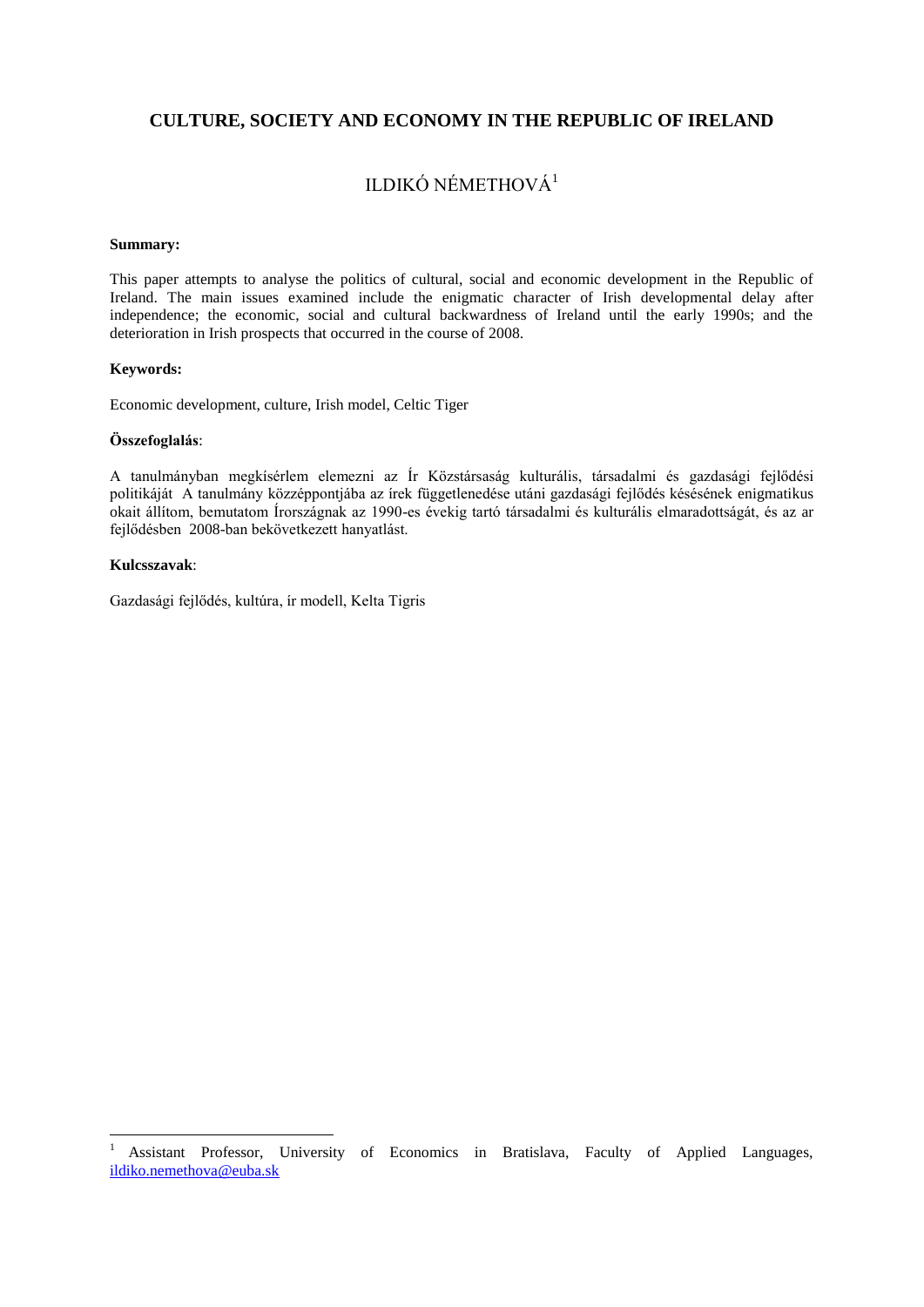It is evident that Irish history is marked by the repeated occurrence of trauma, dispossession, loss and defeat, whether their causes are seen as colonisation, natural disaster, or capitalist expansion. Important aspects of Irish historical experience such as major land dispossession, continuous military occupation, the calamitous famine have shaped a history of trauma. The year 1921 is perceived as a watershed in Irish history, which brought about a radical transformation in political and economic structures. It is hardly conceivable, however, that such transformation could undo the legacies of hundreds of years.

Ireland has achieved a considerable measure of economic development since independence. In the European context, Ireland's rate of progress emerges as mediocre until the 1990s. This mediocre rate of progress cannot be treated without reference to the difficulties lying in the way of Irish economic development. The relatively favourable income position enjoyed by Ireland at independence had not been attained by vigorous economic development but much more by population decline. The inherited structure was ill-adopted to rapid progress in agriculture, given the country's comparative advantage in grass-based livestock production. The only part of Ireland which had experienced an industrial revolution, the north-east, remained part of the United Kingdom, and the manufacturing base in the new state was insignificant apart from food and drink. There was therefore no strong tradition of industrial enterprise on which to build.

The Irish state, which came into existence in 1922, was independent and gradually liberated itself from symbols of the old British connection. British involvement in Ireland began as early as the twelfth century, with the Norman invasion of 1169. With the termination in 1800 of its largely subordinate parliament, Ireland became an integral part of the United Kingdom under the Act of Union. Independence was achieved in 1921, which accorded dominion status to the Irish Free State comprising 26 of the 32 counties of Ireland. The British had left behind a good physical infrastructure, a well-administered civil service machine and an efficient standard of elementary education. The Irish population possessed a political culture which understood democratic politics. On the other hand, British rule had left behind it some evil legacies: Irish towns had some of the worst slums in Europe; the intimidating character of British rule had resulted in bad Irish habits, specifically an unrelenting popular tradition of being against the government. The most far-reaching legacy of British government in Ireland was the relationship that had developed between the Catholic Church and the British State, which gave to the religious organisations the tasks of educating the young, running much of the health system and controlling much of the civic life of the society. The power of the Church was enormous in the arena of public ideological discourse. Ireland, faced with the conditions that related to the decades after independence, made a series of semi-decisions that in the short to medium term were disastrous to the country's development prospects.

Culture has an impact on economic development in different ways. It constitutes a determining background that is conducive to economic practices associated with the development of the industrial economy. Furthermore, culture contributes to economic development in a more direct way, by shaping personality and creating a motivational structure that would be reproduced through the process of socialisation. The system which operated in Ireland up till the 1970s did not encourage the kind of activity which is required to generate and sustain economic development. Status and deference were granted to clergy and professionals, rather than to entrepreneurs and managers, and making money was not perceived as a valuable activity in itself. Cultural orientations in Ireland did not harmonise with the requirements of industrial development that was produced by major economic forces. Education was dominated by humanist as opposed to technological interests. Dominant values did not favour or encourage entrepreneurship. The socio-economic dynamic and the cultural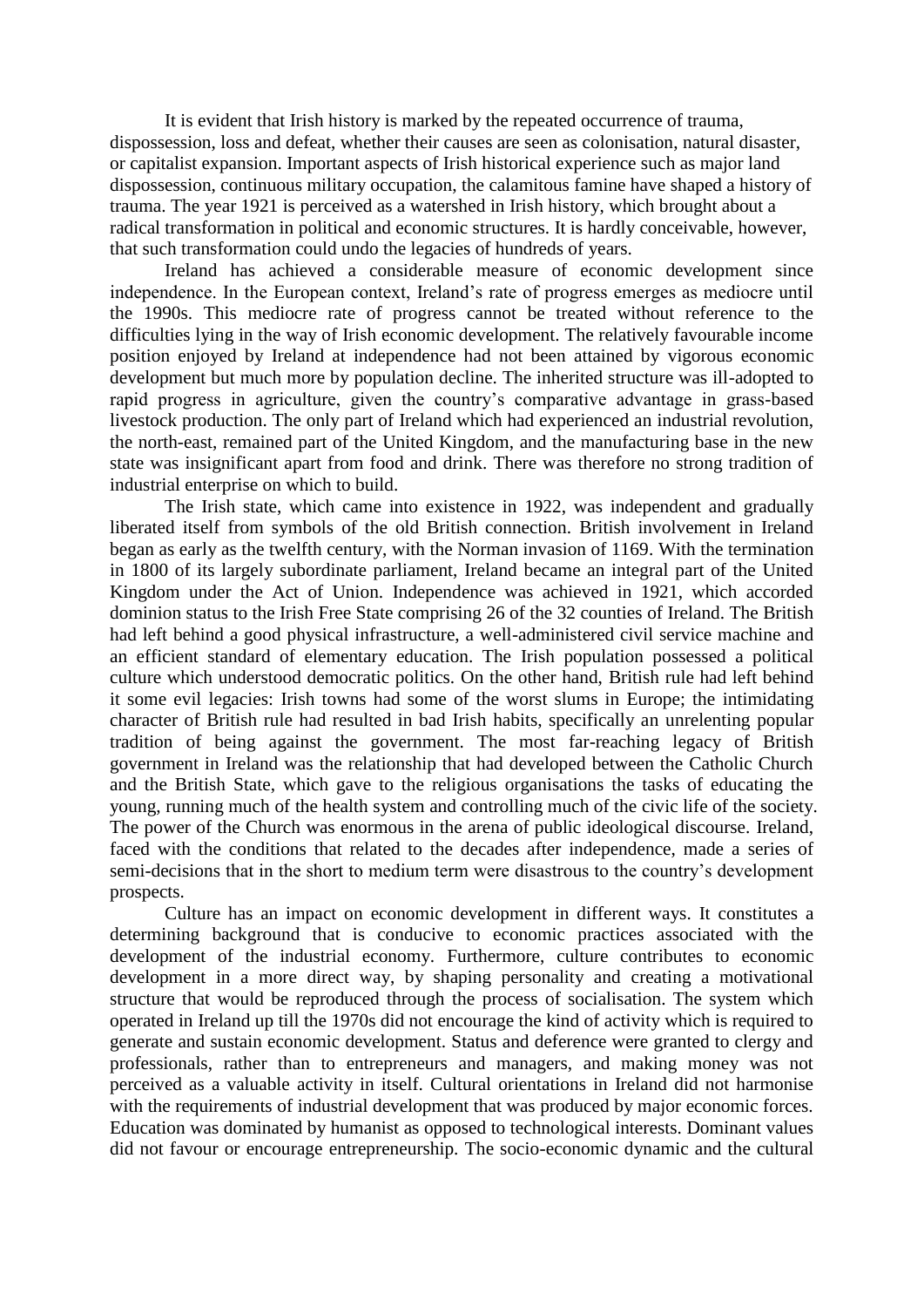dynamic did not lead to sustainable economic development in the Irish society. They did not coexist harmoniously, but in a state of tension and even contradiction.

A significant deficiency is generally recognised in nationalist Ireland from independence to the 1960s: it never produced an economic base that could help it meet its material aspirations, so that emigration became a defining characteristic of that society. Globally, Ireland was not looked to as a model of successful development and was classed as one of the poorer countries of the European Union up to the early 1990s. The deep recession of the 1980s in Ireland had culminated in a defeatist political and social attitude: the independent Irish state had become an economic laggard over the course of the twentieth century compared to a range of other European states; that was due to the poor quality of governance and the inability of the state to develop coherent policies adequate to developmental challenges.

The transformation of Ireland in the 1990s happened largely through the presence of foreign capital, attracted by a state which had consistently prioritised the needs of the economy over social objectives. Two major forces in Irish policy-making had greatly contributed to Ireland's transformation during the 1990s. The first pertains to a significant development in ideas and policy in the 1980s which involved a new recognition of the link between domestic action and international context. The second major force is identified as negotiated economic and social governance. These two factors enabled Ireland to capture the benefits of a globalised world order. Without an active embrace of globalisation, Ireland could never have been as remarkably successful as it was in attracting very high levels of foreign investment. The values of this new class represent the values of neo-liberal Ireland, an enterprise culture made up of attitudes, values and norms which serve the needs of the market.

As the twentieth century reached its end, Ireland's transformation was an established fact. In terms of economic change, several competing dates may be advanced for the moment when change was set in motion: the foundation of the Industrial Development Authority of 1949, the Whitaker Report of 1958, the entry into the EEC in 1973. The most important factor underlying the Irish economic boom in the 1990s should be associated with a cultural change: a spirit of openness and enthusiasm in embracing globalisation and outside influences; the emergence of an entrepreneurial culture and the adoption of radically new approaches to management and organisation. Values such as individualism, materialism, lack of concern for the environment and a failure of value caring should be identified as characterising social and political life under the Celtic Tiger.

Two opposing understandings of culture can be highlighted to uncover a wider and more demotic meaning of culture under the Celtic Tiger: an elitist understanding which is subservient to economic success and a social understanding which involves a critical evaluation of values and attitudes which characterise the social impact of that economic success. The emergence of capitalism and Ireland's semi-peripheral integration into it have brought to the fore a cultural discourse which prioritises individualism, entrepreneurship, mobility, innovation, both as personal attributes to be cultivated by the individual and dominant social values. These have displaced earlier discourses which highlighted the necessity of national development, national identity, family, and nationalism.

The nationalists of independent Ireland treated economics as the science of immorality and unhappiness. The central preposition of these nationalists was that independence meant prosperity, as long as the leaders of the independent state were patriots. Irish independence resulted from cultural and emotional forces which were not directly connected to rational calculation, but to political culture. Development was something which could be achieved only by public institutions driven not by profit motive, but rather by an ethic of community service. State enterprise looked patriotic, private enterprise looked selfish. This in turn led to an anti-economic, political culture that was fundamentally static and zero-sum in character.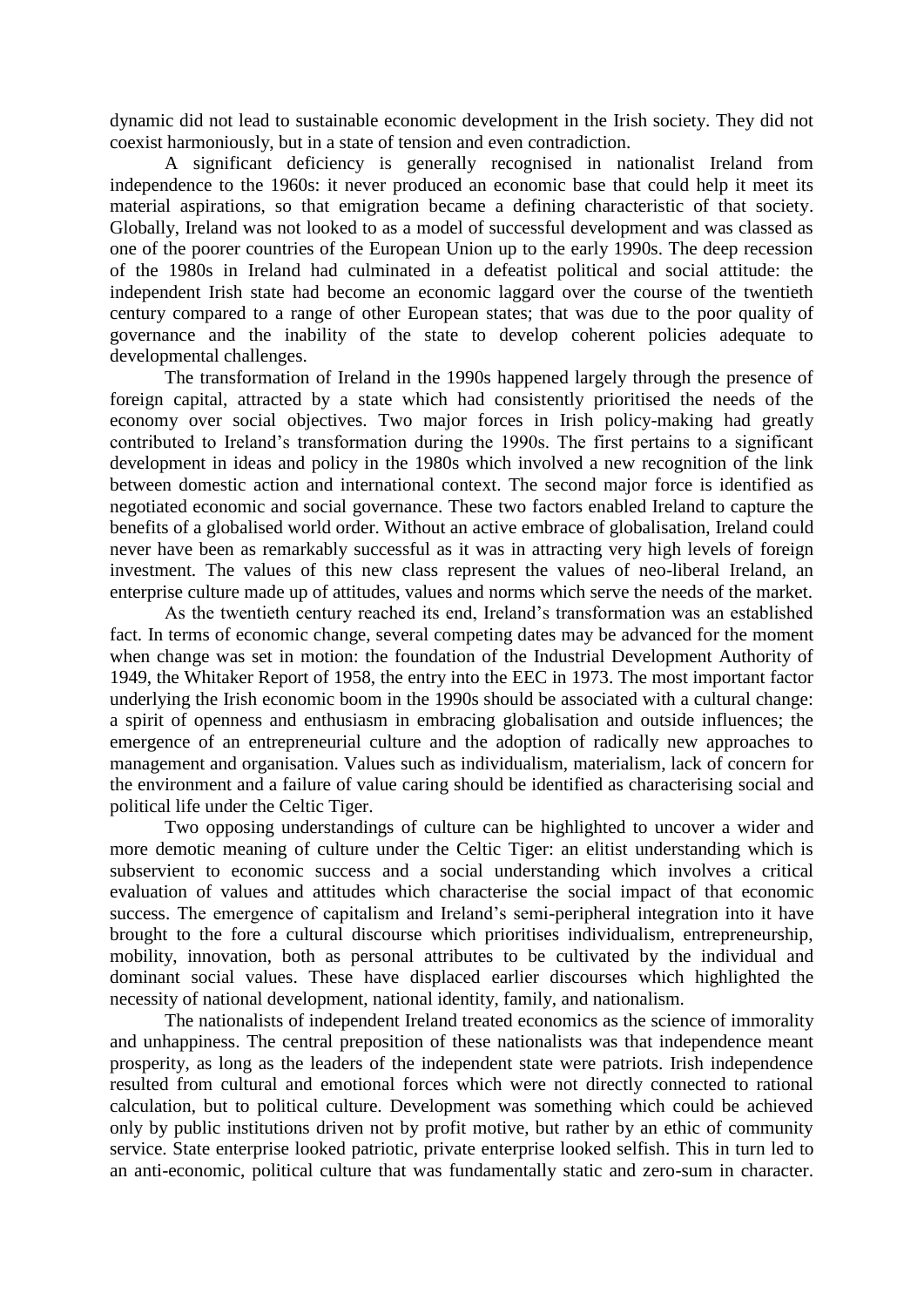What characterised Ireland after independence was a strong civil society promoting vigorous political means through the building of an economy based on native capabilities and resources to serve the good of society and the creation of an inclusive community to which the majority could owe allegiance.

The Celtic Tiger period was to some degree a story of soft options: the US boom; the structural and cohesion funds; expansionary budgets and relentless increases in foreign borrowing. The reason foreign direct investment had such a powerful effect on growth in Ireland was because the investment, which came mainly from the US, embodied the latest technology and the results of research and development undertaken in Silicon Valley. The Irish did not have to spend money on research and marketing or on creating business strategies. This was all done beforehand in the US. As a result, the rapid growth of the Irish economy did not come from within; it was not organic. The Celtic Tiger boom was too dependent on the so-called foreign direct investment model which marked a dualism between foreign and indigenous companies and this dualism continued to characterise Ireland's industrial structure, even at the height of the Celtic Tiger.

Vulnerability is used in the social sciences to indentify the ways globalisation influences society. Vulnerability represents the destructive impacts of the consequences of the nineteenth-century experiment when the state imposed the laws of the self-regulating market on society. These vulnerabilities are constitutive features of the Irish development model itself. As a small and open economy very dependent on high levels of inward investment, Ireland has been very vulnerable to changes in the international system and to extensive decline through the out-migration of both people and enterprises. The social vulnerabilities include inequalities in opportunities, increased inequality in earnings and incomes, and expensive and slow progress on some key infrastructural developments. An internationalised economy is only socially acceptable if key aspects of personal and social well-being, such as housing, education, health services, transport, enough income to live with dignity, training and lifelong learning are secured for everybody. The vulnerabilities of the Irish economic model arise both from international market pressures and from state inadequacy. Central to the failure of the Irish economic model is a low-tax regime which has weakened the state's capacity as this has been seen a central means to attract high levels of foreign investment that have been the engine of growth for the economy. The vulnerabilities therefore are not accidental side effects but central structural features of the model. The weak abilities of the state to reduce poverty highlight the vulnerabilities of the Irish political economy, both the generalisation of risk, particularly for those who bear the brunt of poverty, and the erosion of the capacity of the welfare state and its institutions to act as a strong coping mechanism. The Irish economy has grown more vulnerable over the course of the Celtic Tiger both in social mobility and in economic flexibility. The structures of privilege have remained in the Irish society so that the ability of those from more favoured class origins maintain their positions across generations. Thus, the direct inheritance of property and other forms of capital continues to play a significant role and therefore, inequality of opportunity parallels inequality of material conditions.

The year 2008 was a year of rude awakening for the citizens of Ireland. After a decade-and-a-half of high economic growth, the final months of 2008 brought a humiliating collapse. Ireland found itself in the worst position in the European Union in terms of budget deficit. Ireland was the most overheated of all advanced economies. The weaknesses of the Irish development model include the inefficient model of capital accumulation, and the inefficient role played by the state, the inefficient model of social outcomes. Economic growth in the Irish economy did not come from the capabilities developed within the economy but rather was an extension of the success of the US economy since it depended on the growth and innovation generated largely by US multinationals attracted to Ireland. Ireland